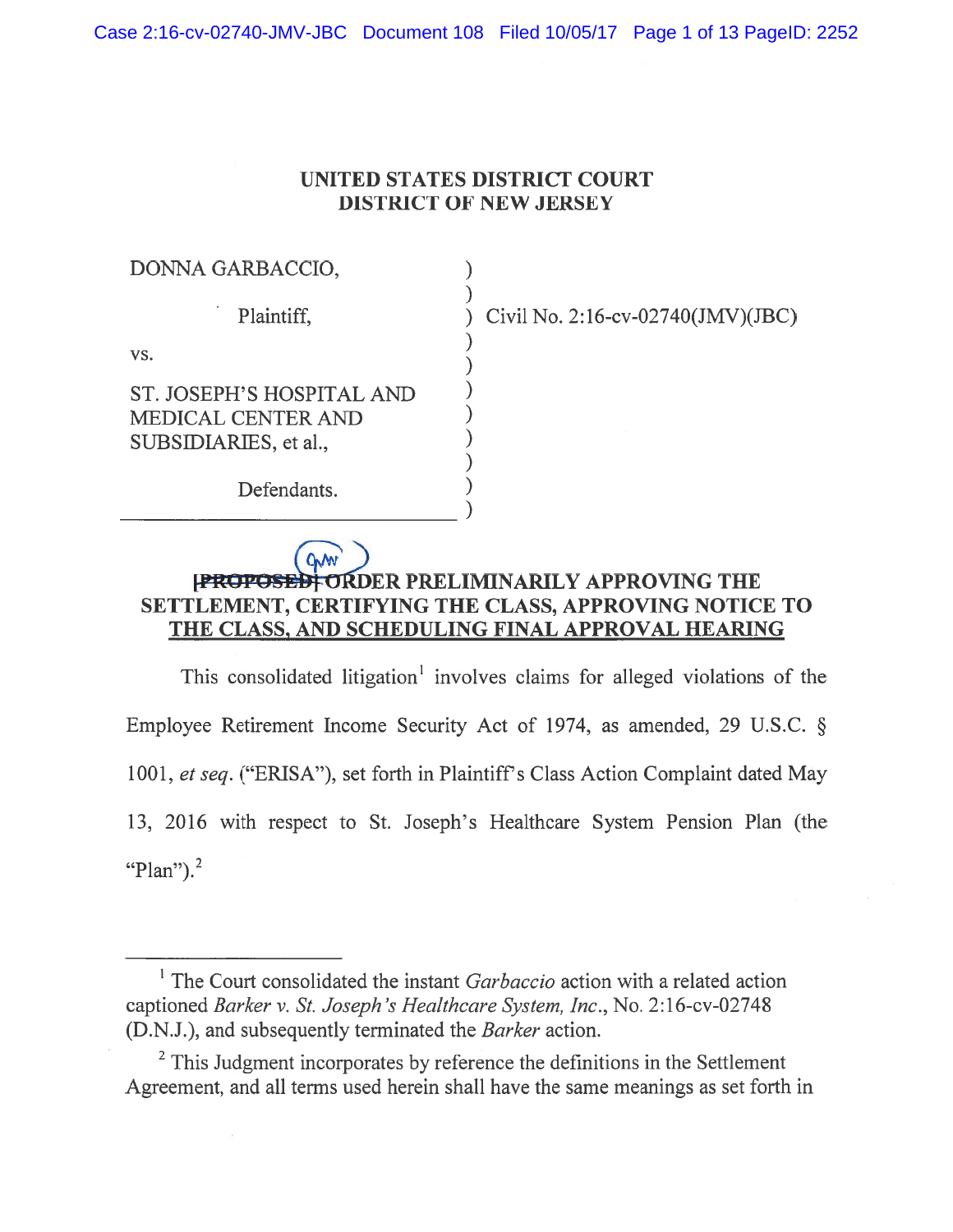Presented to the Court for preliminary approval is <sup>a</sup> Settlement of this litigation between all parties. The terms of the Settlement are set forth in the Class Action Settlement Agreement (the "Settlement" or "Settlement Agreement"), executed by counsel on July 20, 2017, on behalf of all of the Plaintiffs and Defendants (the "Parties"). Plaintiff has filed an Unopposed Motion for Preliminary Approval of Settlement Agreement ("Preliminary Approval Motion"). The Court has considered the Settlement to determine, among other things, whether to preliminarily approve the Settlement, preliminarily certify <sup>a</sup> Settlement Class, authorize the dissemination of Class Notice to members of the Settlement Class, and set <sup>a</sup> date and time for the Fairness Hearing. Upon reviewing the Settlement Agreement, it is hereby ORDERED, ADJUDGED AND DECREED as follows:

1. Class Findings. The Court preliminarily finds that the requirements of the Federal Rules of Civil Procedure, the United States Constitution, the Rules of this Court and any other applicable law have been met as to the "Settlement Class" defined below, in that:

the Settlement Agreement unless set forth differently herein. The terms of the Settlement are fully incorporated in this Judgment as if set forth fully herein.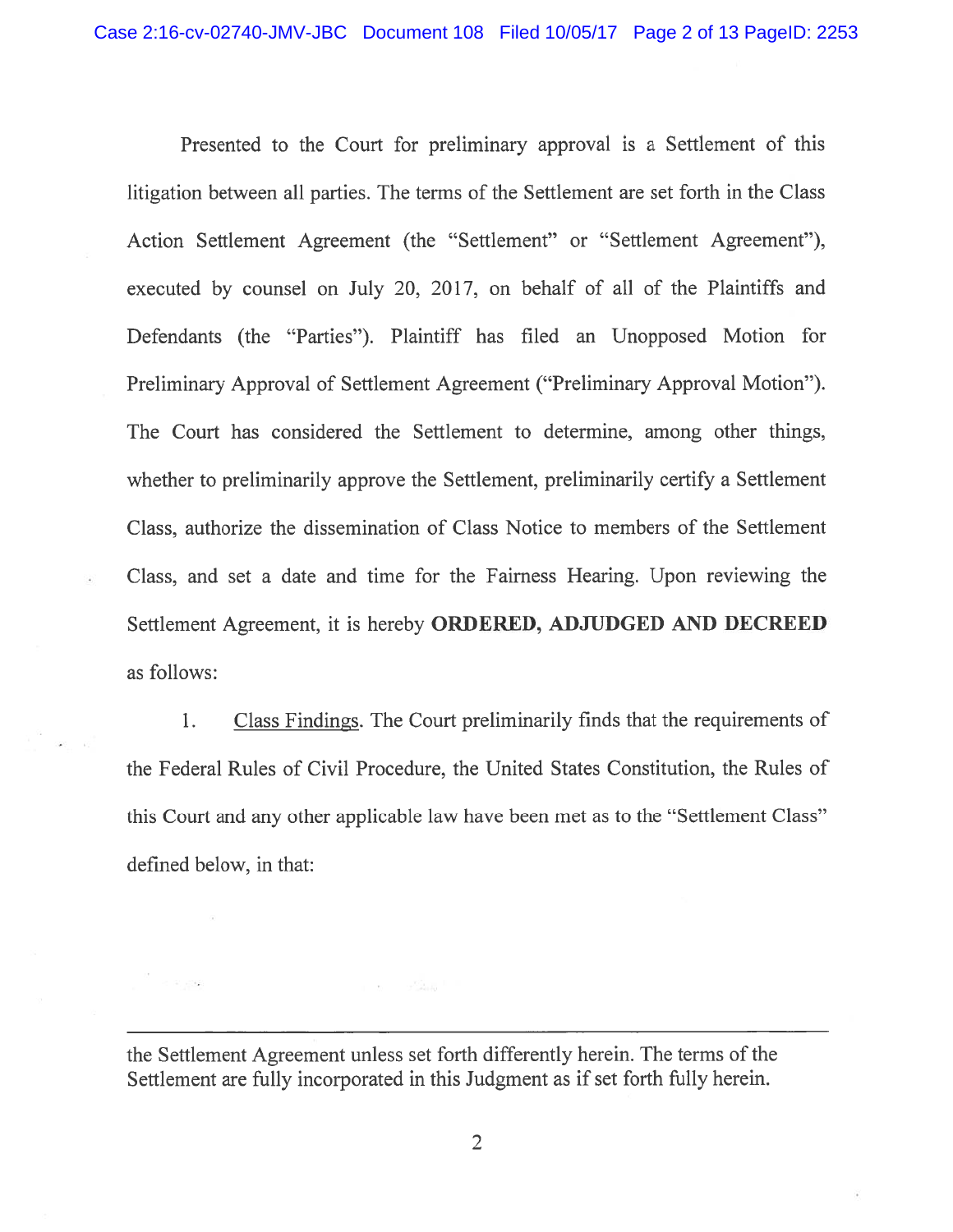A. The Court preliminarily finds that the members of the Settlement Class are so numerous that their joinder before the Court would be impracticable. Federal Rule of Civil Procedure 23(a)(1) is satisfied.

B. The Court preliminarily finds that there are one or more questions of fact and/or law common to the Settlement Class. Fed. R. Civ. P.  $23(a)(2)$  is satisfied.

C. The Court preliminarily finds that Donna Garbaccio's, Mary Lynne Barker's, Anne Marie Dalio's, and Dorothy Flar's (the "Named Plaintiffs") claims are typical of the claims of the Settlement Class. Fed. R. Civ. P.  $23(a)(3)$  is satisfied.

D. The Court preliminarily finds that the Named Plaintiffs will fairly and adequately protect the interests of the Settlement Class in that: (i) the Named Plaintiffs' interests and the nature of claims alleged are consistent with those of the members of the Settlement Class; (ii) there are no conflicts between or among the Named Plaintiffs and the Settlement Class; and (iii) the Named Plaintiffs and the members of the Settlement Class are represented by qualified, reputable counsel who are experienced in preparing and prosecuting large, complicated ERISA class actions and have <sup>a</sup> high level of expertise litigating cases involving the ERISA church plan exemption. Fed. R. Civ. P. 23(a)(4) is satisfied.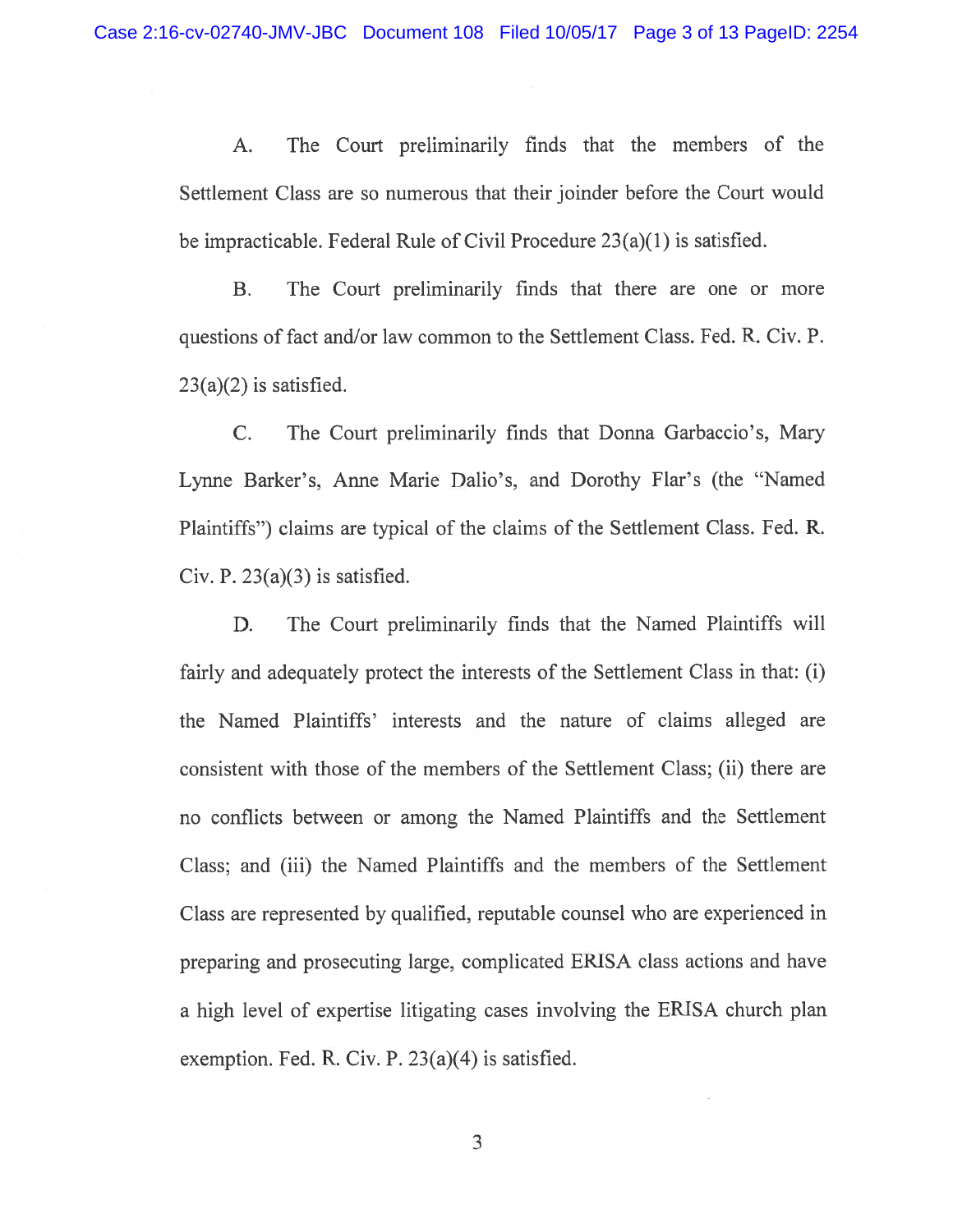E. The Court preliminarily finds that the prosecution of separate actions by individual members of the Settlement Class would create <sup>a</sup> risk of: (1) inconsistent or varying adjudications as to individual class members that would establish incompatible standards of conduct for Defendants; or (ii) adjudications as to individual class members that would, as <sup>a</sup> practical matter, be dispositive of the interests of the other members not parties to the adjudications, or substantially impair or impede those persons' ability to protect their interests. Fed. R. Civ. P. 23(b)(1) is satisfied.

F. Alternatively, the Court preliminarily finds that Defendants have acted or refused to act on grounds generally applicable to the Settlement Class, and such conduct may be subject to appropriate final injunctive relief or corresponding declaratory relief with respec<sup>t</sup> to the Settlement Class as <sup>a</sup> whole, fed. R. Civ. P. 23(b)(2) is satisfied.

G. The Court preliminarily finds that Cohen Milstein Sellers & Toll PLLC and Keller Rohrback, L.L.P. ("Class Counsel") are capable of fairly and adequately representing the interests of the Settlement Class. Class Counsel has done extensive work identifying or investigating potential claims in the action, and during the mediation process, extensively reviewed Plan documents and considered the financial state of the Plan. Class Counsel is experienced in handling class actions, other complex litigation, and claims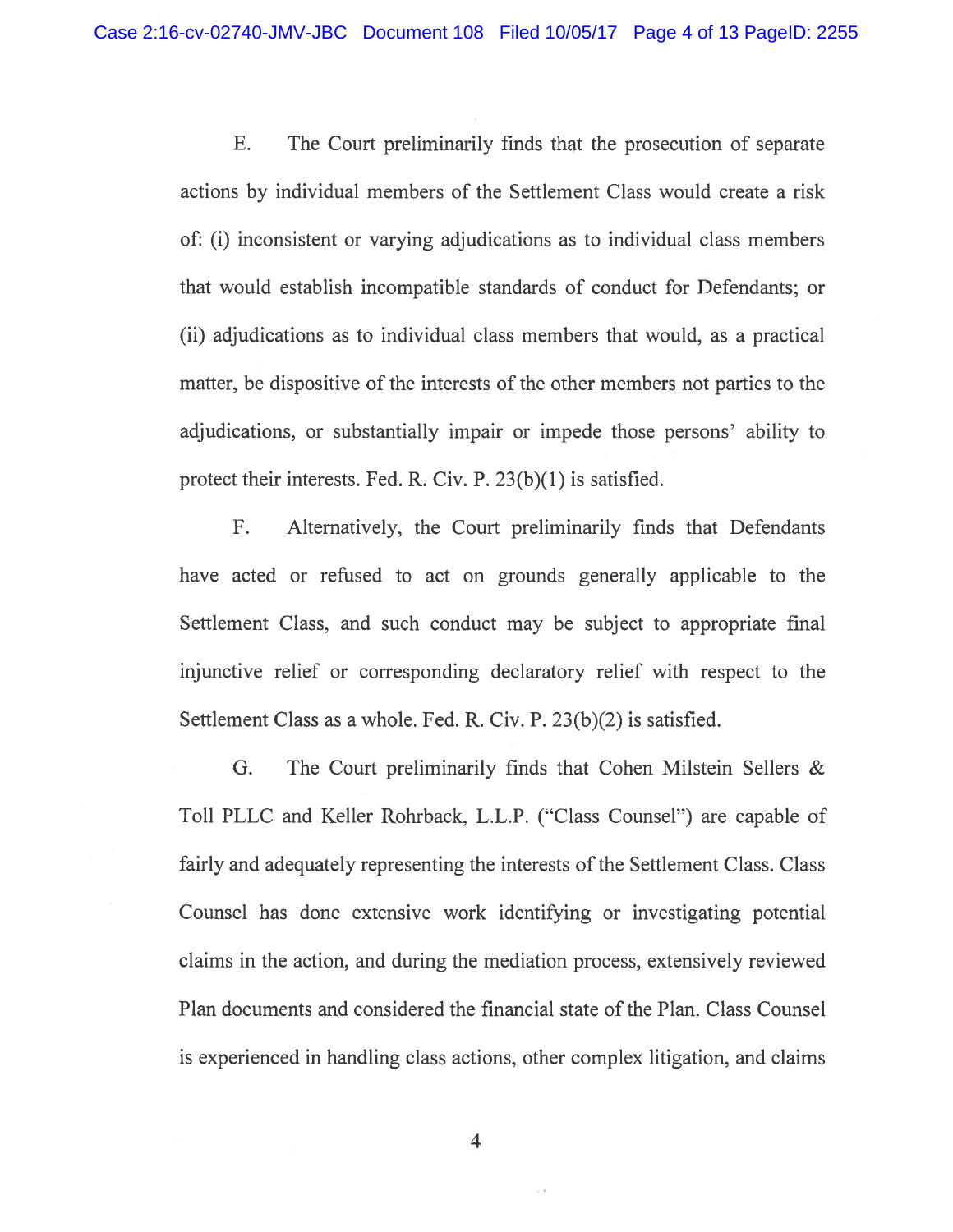ofthe type asserted in this Action. Class Counsel is knowledgeable about the applicable law and has committed the necessary resources to represen<sup>t</sup> the Settlement Class. Fed. R. Civ. P. 23(g) is satisfied.

2. Class Certification. Based on the findings set forth above, the Court preliminarily certifies the following class under Federal Rules of Civil Procedure  $23(b)(1)$  and/or (2) and  $23(e)$  in this litigation (the "Settlement Class"):

All presen<sup>t</sup> and former participants (vested or nonvested) or beneficiaries of the Plan as of the Effective Date of Settlement.

The Court preliminarily appoints Named Plaintiffs Donna Garbaccio, Mary Lynne Barker, Anne Marie Dalio, and Dorothy Flar as the class representatives for the Settlement Class, and Cohen Milstein Sellers & Toll PLLC and Keller Rohrback, L.L.P. as Class Counsel for the Settlement Class.

3. Preliminary Findings Regarding Proposed Settlement. The Court preliminarily finds that:

A. The proposed Settlement resulted from informed, arm's-length negotiations facilitated by <sup>a</sup> third-party mediator, Robert A. Meyer, Esq.;

B. Class Counsel has concluded that the proposed Settlement is fair, reasonable, and adequate;

C. The proposed Settlement is sufficiently fair, reasonable, and adequate to warrant sending notice of the Settlement to the Settlement Class.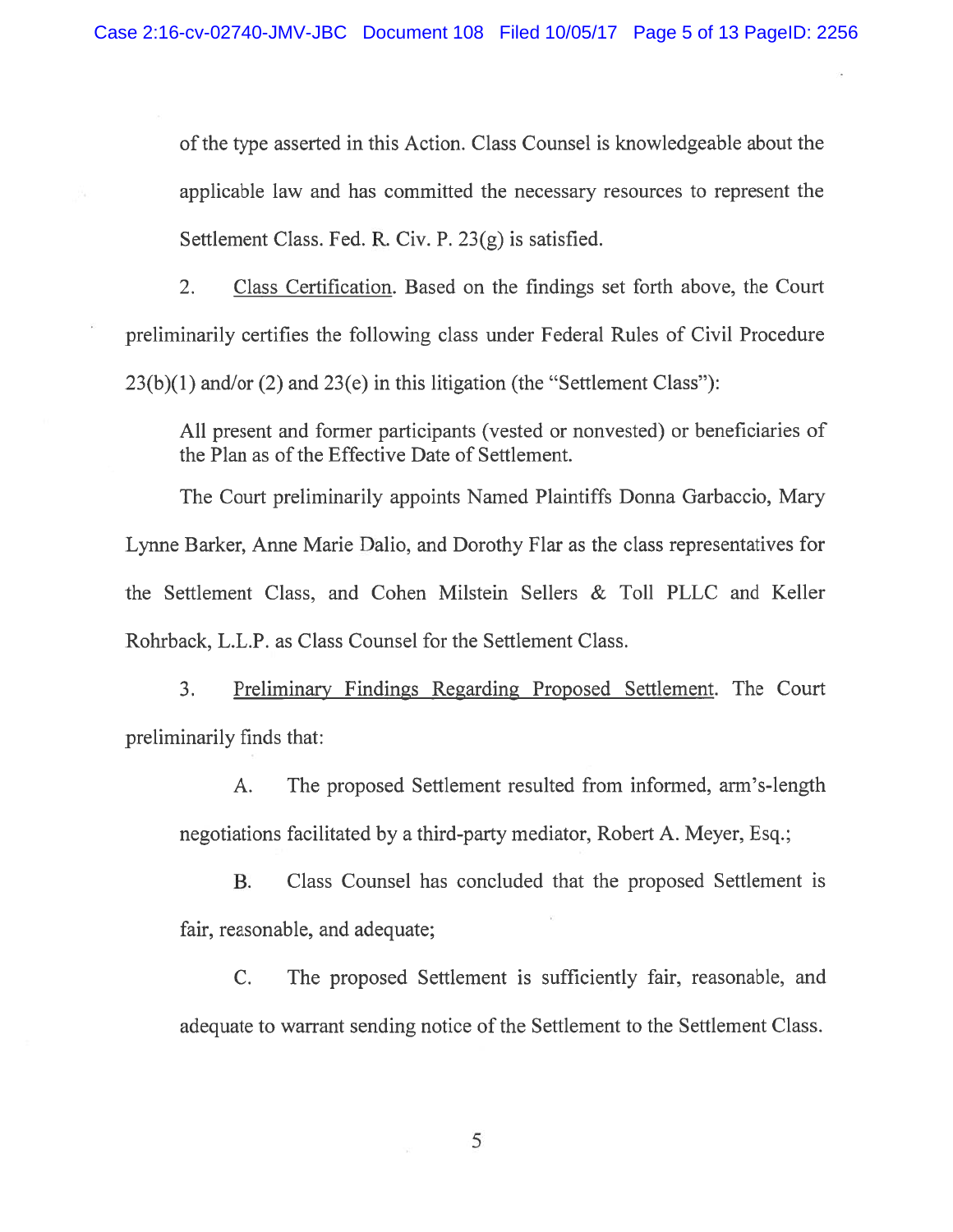4. Final Fairness Hearing. A hearing is scheduled for  $M_{\theta}$   $\theta$ , 201<sup>2</sup>/<sub>8</sub>, at  $11.00\,$  G .m. (the "Fairness Hearing") to determine, among other things:

A. Whether the Settlement should be approved as fair, reasonable, and adequate;

B. Whether the Class Action Complaint should be dismissed with prejudice pursuan<sup>t</sup> to the terms of the Settlement Agreement;

C. Whether the Class Notice provided for by the Settlement Agreement: (i) constituted the best practicable notice; (ii) constituted notice that was reasonably calculated, under the circumstances, to apprise members of the Settlement Class of the pendency of the litigation, their right to object to the Settlement, and their right to appear at the Fairness Hearing; (iii) was reasonable and constituted due, adequate, and sufficient notice to all persons entitled to notice; and (iv) met all applicable requirements of the Federal Rules of Civil Procedure and any other applicable law;

D. Whether Class Counsel adequately represented the Settlement Class for purposes of entering into and implementing the Settlement Agreement; and

E. Whether the application for paymen<sup>t</sup> of attorneys' fees and expenses to Class Counsel, and for incentive awards to Named Plaintiffs should be approved.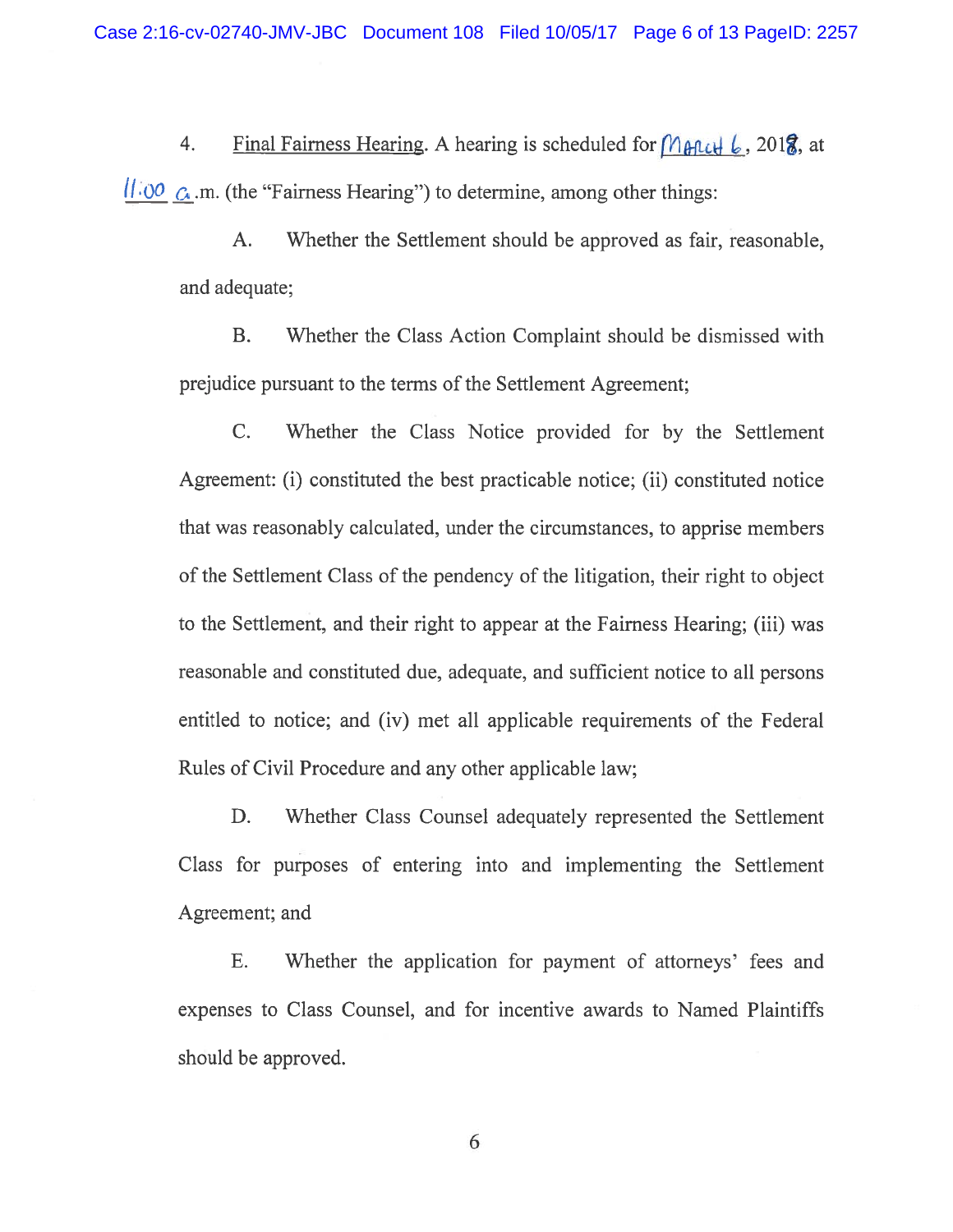5. Class Notice. A form of Class Notice is attached to Plaintiff's Motion. With respec<sup>t</sup> to such form of Class Notice, the Court finds that such form fairly and adequately:

A. Describes the terms and effect of the Settlement Agreement;

B. Notifies the Settlement Class that Class Counsel's attorneys' fees and expenses, and any incentive awards to Named Plaintiffs, will be paid according to Sections 7.1.3 and 7.1.4 of the Settlement Agreement;

C. Gives notice to the Settlement Class of the time and place of the Fairness Hearing;

D. Advises members of the Settlement Class that they do not have the right to op<sup>t</sup> out of the Settlement Class;

E. Advises members of the Settlement Class of the binding effect of <sup>a</sup> judgment on members of the Settlement Class; and

F. Describes how the recipients of the Class Notice may object to any of the relief requested. The Court directs that:

i. No later than thirty (30) days after entry of this Order, the Class Notice, with such non-substantive modifications thereto as may be agree<sup>d</sup> upon by the Parties, shall be sent to each Person within the Settlement Class who can be identified by the Plan's current record keeper. Such notice shall be in <sup>a</sup> form that the Parties have deemed to

\* The revised class woth is submothed on 10/3/2017, D.E. 107-2, shall he used. 7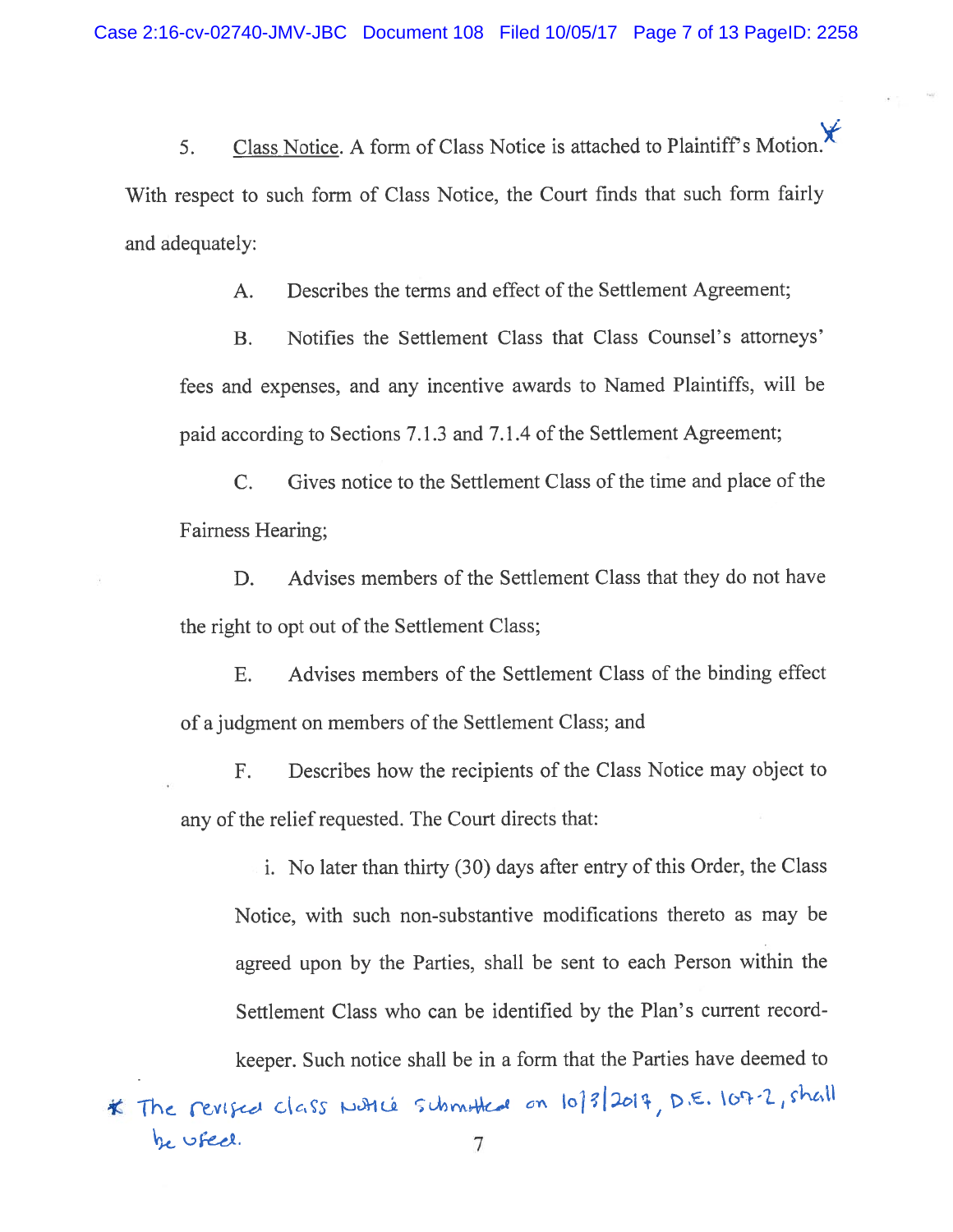be cost effective, sent to the last known address for members of the Settlement Class. Plaintiffs' Counsel will pay the cost for the notice program as par<sup>t</sup> of the settlement administration, not to exceed \$50,000. Defendants will pay any amount in excess of \$50,000 for the notice program.

ii. No later than thirty (30) days after entry of this Order, Class Counsel shall cause the Settlement Agreement and the Class Notice to be published on the websites identified in the Class Notice.

iii. At or before the Fairness Hearing, Class Counsel shall file with the Court <sup>a</sup> proo<sup>f</sup> of timely compliance with the foregoing Class Notice mailing and publication requirements.

iv. By no later than forty-five (45) days before the Fairness Hearing, Class Counsel shall file motions for final approva<sup>l</sup> of the Settlement, attorneys' fees and expenses, and incentive awards to the Named Plaintiffs.

v. Seven (7) days prior to the fairness Hearing, Class Counsel shall file <sup>a</sup> reply in suppor<sup>t</sup> of the motions for final approva<sup>l</sup> of the Settlement, attorneys' fees and expenses, and incentive awards to the Named Plaintiffs; the Parties must also respond to any comments or objections to the Settlement.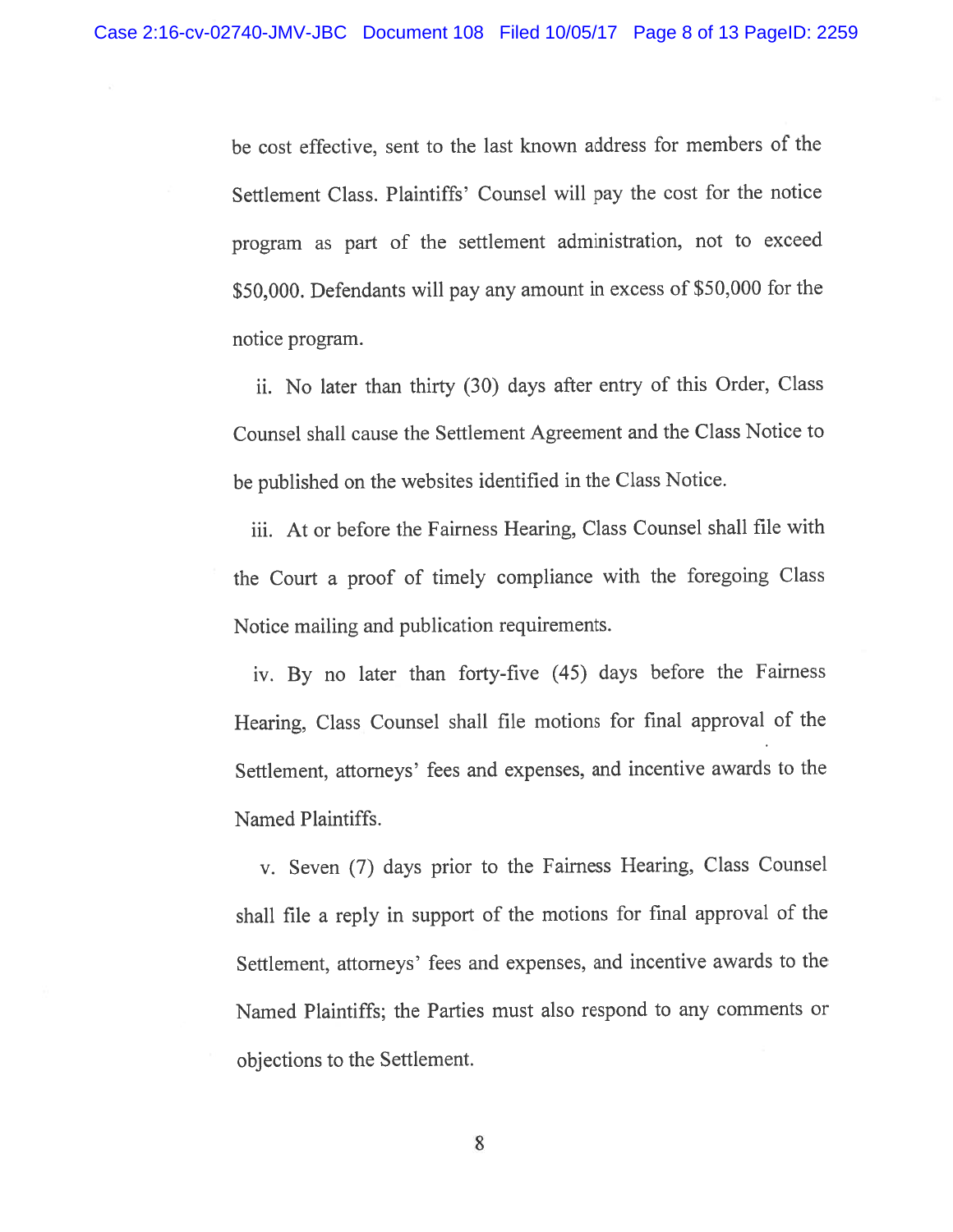6. Objections to Settlement. Any member of the Settlement Class who wishes to object to the fairness, reasonableness, or adequacy of the Settlement, to any term of the Settlement Agreement, to the application for paymen<sup>t</sup> of attorneys' fees and expenses, or to the application for incentive awards for the Named Plaintiffs, may timely file an Objection in writing no later than twenty-eight (28) days prior to the fairness Hearing. All written objections and supporting papers must: (1) clearly identify the case name and number "Garbaccio, et al. v. St. Joseph's Hospital and Medical Center, et al., Case No. 1:16-cv-02740-JMV/JBC;" (2) be filed with the Court and postmarked and mailed or faxed to Class Counsel and Defendants' Counsel at the addresses below on or before twenty-eight (22) days before the Fairness Hearing; (3) set forth the objector's full name, current address, and telephone number; (4) set forth <sup>a</sup> statement of the position the objector wishes to assert, including the factual and legal grounds for the position; (5) set forth the names and <sup>a</sup> summary of testimony of any witnesses that the objector might want to call in connection with the Objection; (6) provide copies of all documents that the objector wishes to submit in suppor<sup>t</sup> of his/her position; (7) provide the name(s), address(es) and <sup>p</sup>hone number(s) of any attorney(s) representing the objector; (8) state the name, court, and docket number of any class action litigation in which the objector and/or his/her attorney(s) has previously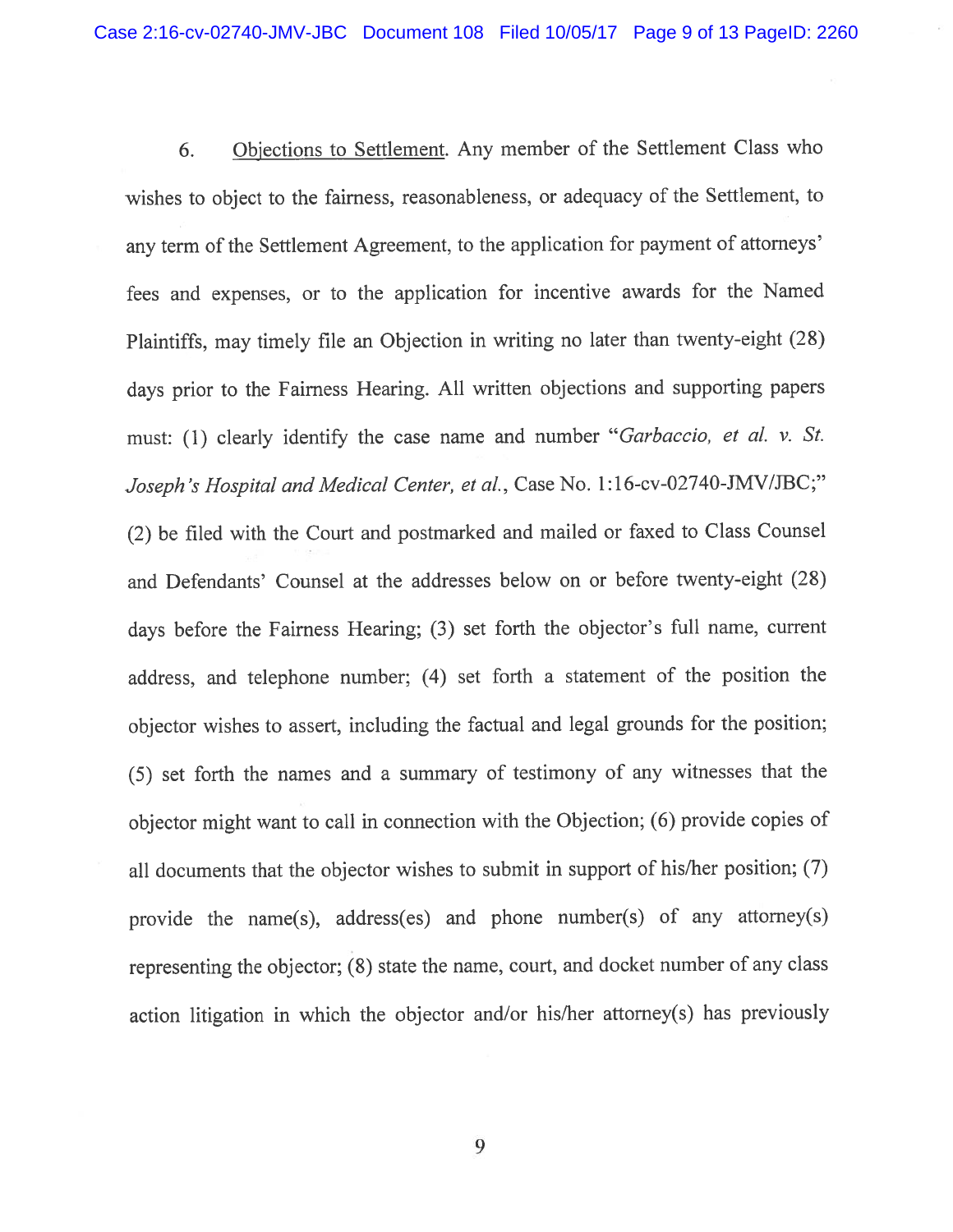appeared as an objector or provided legal assistance with respec<sup>t</sup> to an objection;

and (9) include the objector's signature.

The addresses for filing objections with the Court and service on counsel are

as follows:

To the Court:

Clerk of the Court United States District Court District of New Jersey

## To Class Counsel:

Karen L. Handorf Scott Lempert Mary Bortscheller COHEN MILSTEIN SELLERS & TOLL PLLC 1100 New York Ave., NW, Suite 500 West Washington, DC 20005 Fax: (202) 408-4699

Lynn Lincoln Sarko KELLER ROHRBACK L.L.P. 1201 Third Avenue, Suite 3200 Seattle, WA 98101-3052 Fax: (206) 623-3384

Ron Kilgard KELLER ROHRBACK L.LP. 3101 North Central Ave., Suite 1400 Phoenix, AZ 85012 Fax: (602) 248-2822

To Defendants' Counsel:

Howard Shapiro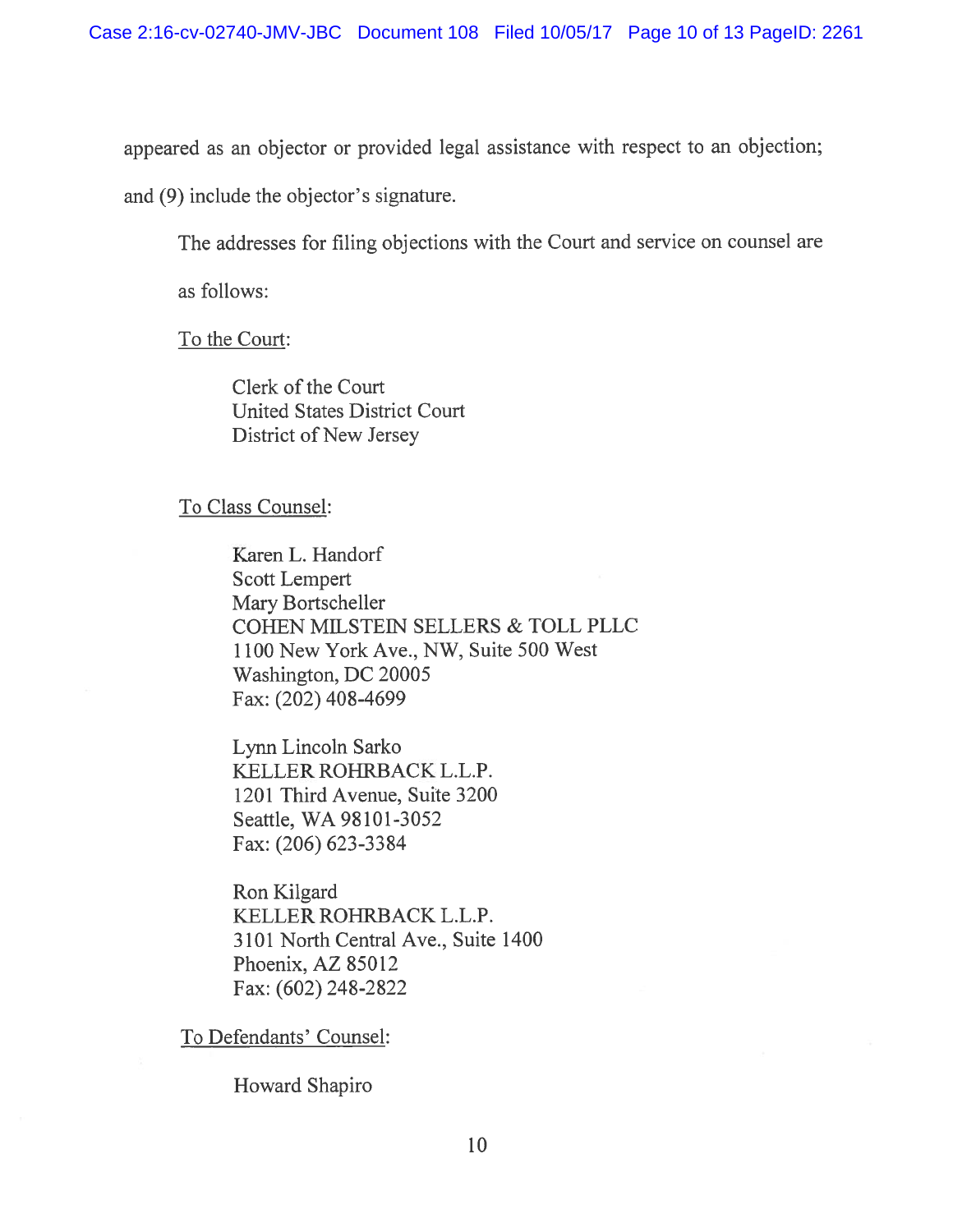Stacey C.S. Cerrone PROSKAUER ROSE LLP 650 Poydras Street, Suite 1800 New Orleans, LA 0130 Fax: (504) 310-2022

If an objector hires an attorney to represen<sup>t</sup> him or her for the purposes of making such objection pursuan<sup>t</sup> to this paragraph, the attorney must both effect service of <sup>a</sup> notice of appearance on counsel listed above and file it with the Court by no later than twenty-eight (28) days before the date of the fairness Hearing. Any member of the Settlement Class or other Person who does not timely file and serve <sup>a</sup> written objection complying with the terms of this paragrap<sup>h</sup> shall be deemed to have waived, and shall be foreclosed from raising, any objection to the Settlement, and any untimely objection shall be barred.

7. Appearance at fairness Hearing. Any objector who files and serves <sup>a</sup> timely, written objection in accordance with paragrap<sup>h</sup> <sup>6</sup> above, may also appear at the Fairness Hearing either in person or through counsel retained at the objector's expense. Objectors or their attorneys intending to appear at the Fairness Hearing must effect service of <sup>a</sup> notice of intention to appear setting forth, among other things, the name, address, and telephone number of the objector (and, if applicable, the name, address, and telephone number of the objector's attorney) on Class Counsel and on the Defendants' counsel (at the addresses set out above). The objector must also file the notice of intention to appear with the Court by no later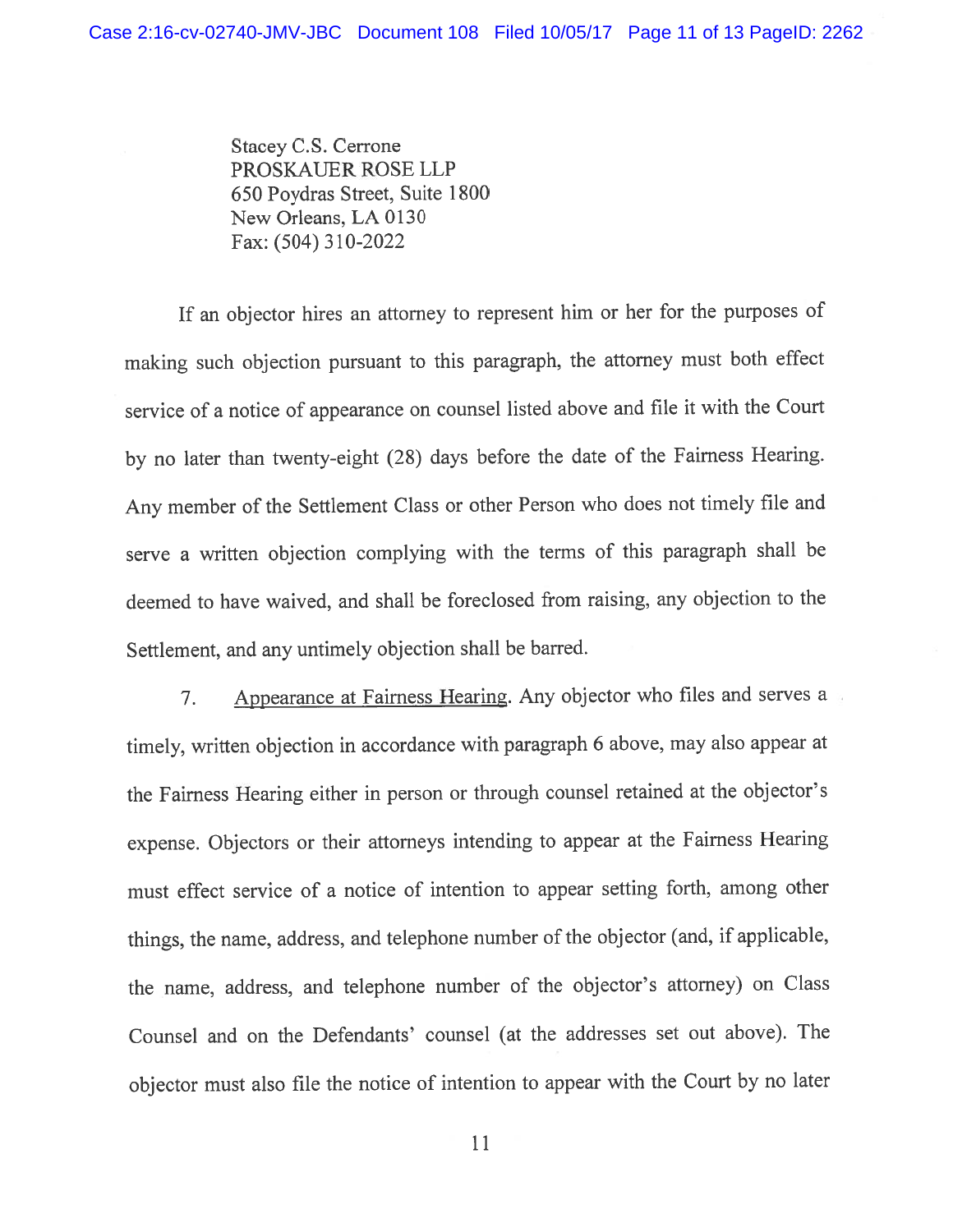than twenty-three (23) days before the date of the Fairness Hearing. Any objector who does not timely file and serve <sup>a</sup> notice of intention to appear in accordance with this paragraph shall not be permitted to appear at the Fairness Hearing, excep<sup>t</sup> for good cause shown.

8. Notice Expenses. The expenses of printing and mailing all notices required hereby shall be paid by Plaintiffs' Counsel up to an amount not to exceed \$50,000, and Defendants shall pay any amount in excess of \$50,000 as provided in Section 7.2 of the Settlement Agreement.

9. Service of Papers. Defendants' counsel and Class Counsel shall promptly furnish each other with copies of any and all objections that come into their possession.

10. Termination of Settlement. This Order shall become null and void, and shall be without prejudice to the rights of the Parties, all of whom shall be restored to their respective positions existing immediately before this Court entered this Order, if the Settlement is terminated in accordance with the Settlement Agreement. In such event, Section 9.2 of the Settlement Agreement shall govern the rights of the Parties.

11. Use of Order. In the event this Order becomes of no force or effect, it shall not be construed or used as an admission, concession, or declaration by or against the Defendants, the Named Plaintiffs or the Settlement Class.